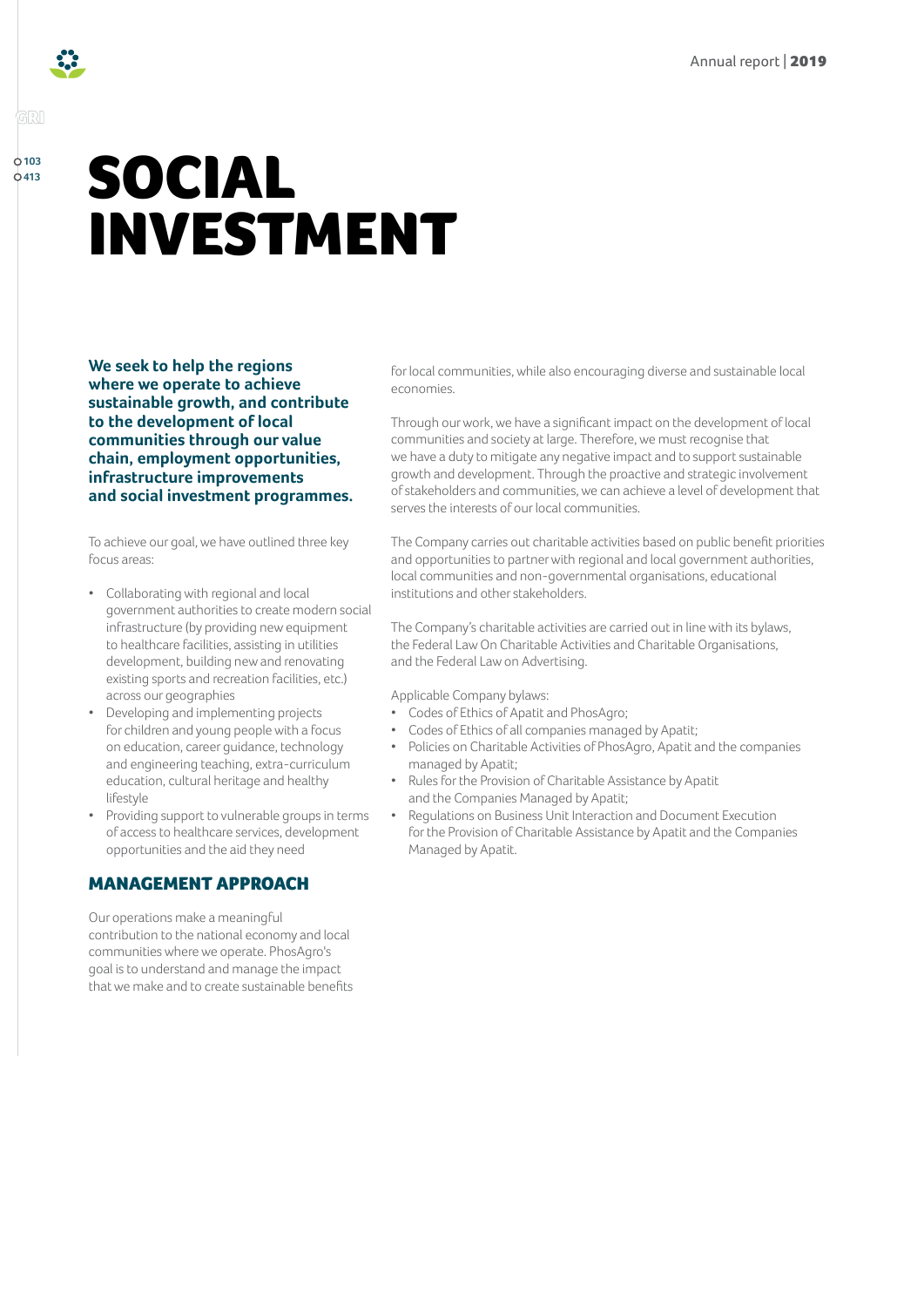# MANAGEMENT FRAMEWORK FOR CHARITABLE ACTIVITIES

# Group level

| <b>Management Board and CEO</b>           | The Management Board reviews and approves the company's<br>٠<br>annual charity budget and adjusts it as necessary<br>The CEO decides on the necessity and appropriateness<br>$\bullet$<br>of the Company's participation in individual charity<br>projects and programmes, prepares relevant materials<br>for the Management Board, and supervises work<br>on the company's draft annual charity budget |  |
|-------------------------------------------|---------------------------------------------------------------------------------------------------------------------------------------------------------------------------------------------------------------------------------------------------------------------------------------------------------------------------------------------------------------------------------------------------------|--|
| <b>Deputy CEO</b>                         | Leadership and coordination of activities related to charity,<br>٠<br>sponsorship and community investment                                                                                                                                                                                                                                                                                              |  |
| <b>Office for External Communications</b> | Coordination of community projects and programmes<br>Raising the need for developing new bylaws<br>$\bullet$<br>Administering all information on ongoing projects<br>٠<br>Arranging public hearings and opinion surveys<br>Process management, etc.                                                                                                                                                     |  |

| <b>Government Relations Department, Information</b><br><b>Policy Department, HR and Social Policy</b><br><b>Department (responsible for community</b><br>investments of the Group companies) | Coordination of counterparty relations<br>Project and programme management<br>٠<br>Proposals to revise projects and programmes                                   |  |
|----------------------------------------------------------------------------------------------------------------------------------------------------------------------------------------------|------------------------------------------------------------------------------------------------------------------------------------------------------------------|--|
| Within the limits of the charity and sponsorship budgets of the Group<br>companies                                                                                                           |                                                                                                                                                                  |  |
| Social Development Departments of the Group<br>companies                                                                                                                                     | Administrative support through the project management<br>system:<br>contract approval<br>transfer of funds<br>verification of beneficiary reports                |  |
| <b>Commissions for Social Issues and Charity</b><br>at the Group companies                                                                                                                   | Review of new applications<br>۰<br>Project paperwork and document verification, proposals<br>٠<br>concerning the provision of support within the limits of funds |  |
| Within the limits of funds allocated to the CEOs of the Group<br>companies                                                                                                                   | allocated to the Group companies                                                                                                                                 |  |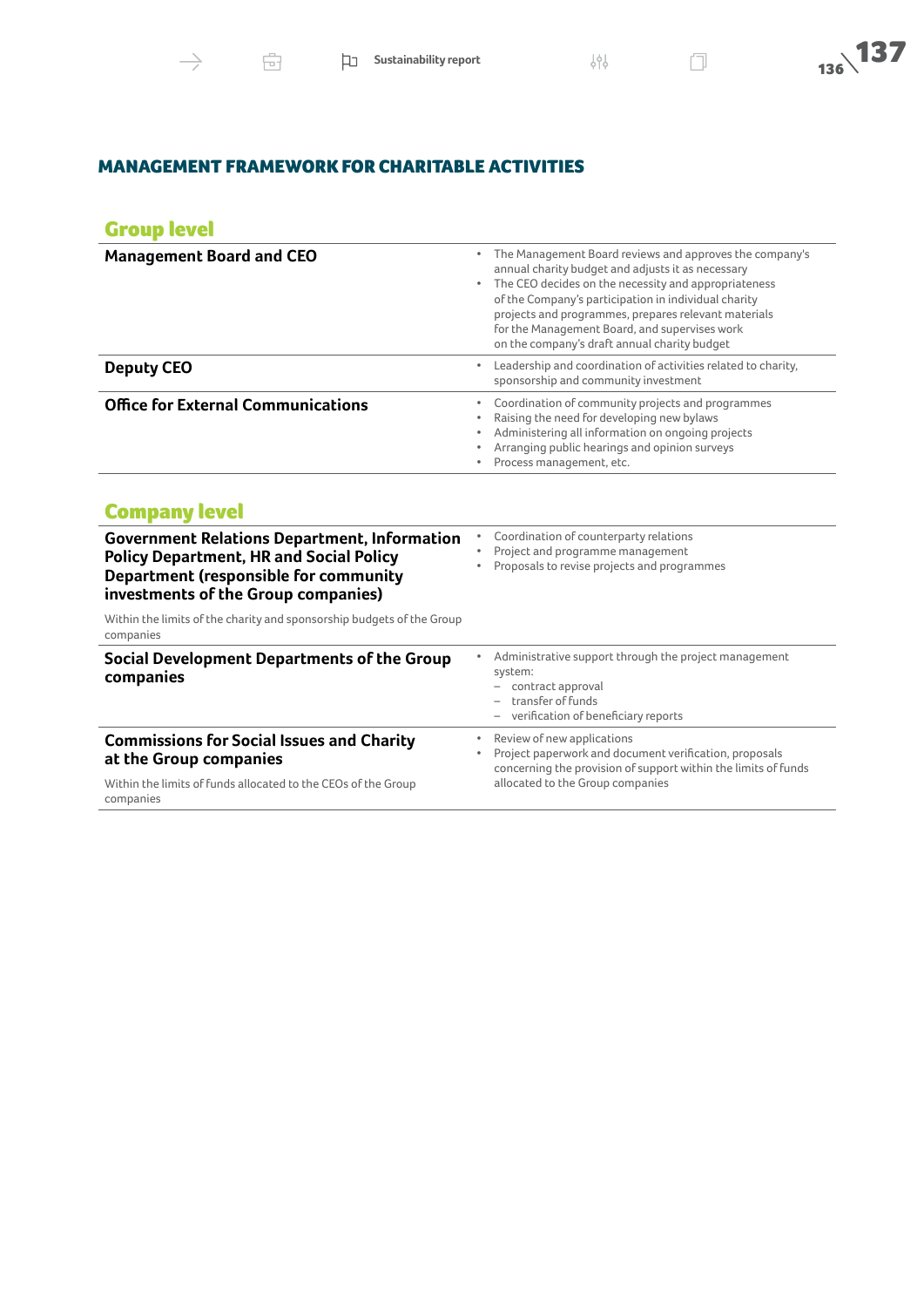

The budget for charitable projects is set annually as part of the overall budgeting process and is approved by the Company's Management Board.

In line with the Company's Policy on Charitable Activities, the main criteria for selecting projects are as follows:

- a project should aim to provide support to particular population groups, community organisations or charitable foundations;
- a project should not contradict the principles or requirements of the Company's policies or other bylaws;
- a project should not constitute a disguised payment for any service, act, omission, connivance, patronage, empowerment or provision of other unlawful benefits provided to the Company and/or its partners.

New projects are considered by the Company's Management Board in accordance with the procedure established by internal regulations.

Every year, the Management Board reviews the results of charitable activities and decides on whether or not to continue supporting a programme or a project.

New projects may be proposed for consideration in the following way:

- upon proposal of the Company experts with a view to creating favourable conditions in the cities where the Company operates (qualified personnel training, support for veterans' organisations, development of green spaces, animal conservation, etc.);
- following public hearings;
- based on agreements with regional and local government authorities;
- based on social surveys;
- following successful meetings between Company executives and representatives of community organisations.

Funding for new projects is subject to approval by the Management Board. The availability of partners (regional and local government authorities, non-profit organisations, etc.) plays an essential role in decision-making. The Company has set up its own office for external communications which is in charge of charitable activities administration.

## **PRIORITY AREAS FOR SOCIAL PROJECTS**

By identifying priority areas, the Company is able to ensure that its funding will have maximum impact and benefit.

- Providing social support and protection, such as financial support to lowincome households; social integration of the unemployed, people with disabilities, and other persons
- Promoting the patriotic, spiritual and moral upbringing of children and adolescents
- Supporting activities to prevent illness, protect public health, and promote health and physiological wellbeing
- Ensuring protection and conservation of buildings, sites and territories of historical, religious, cultural or environmental significance, including burial sites
- Promoting activities in the fields of education, science, culture, art and spiritual growth
- Promoting volunteering

## **COMMUNITY INVESTMENT PROGRAMMES**

The majority of programmes are run in partnership with regional and local authorities as the government is the most reliable partner.

Some projects are implemented through independent non-profit organisations set up by government authorities and the Company.

At present, the planning horizon for charitable activities spans from one to two years. Each programme or project is overseen by a responsible manager assigned by internal regulations of the Group companies as all the Group's programmes are rolled out across the regions of our operation.

The following activities are carried out to evaluate the efficiency of programmes and projects:

- opinion surveys among external professional experts (beneficiaries and representatives of the civil society and government bodies, including local authorities);
- internal opinion surveys among the Company's executives of various levels and employees;
- evaluation of programmes and projects by managers in terms of their benefit and impact on the beneficiaries;
- public hearings in the cities where the Company operates;
- annual review of the results of charitable activities at a meeting of the Company's Management Board.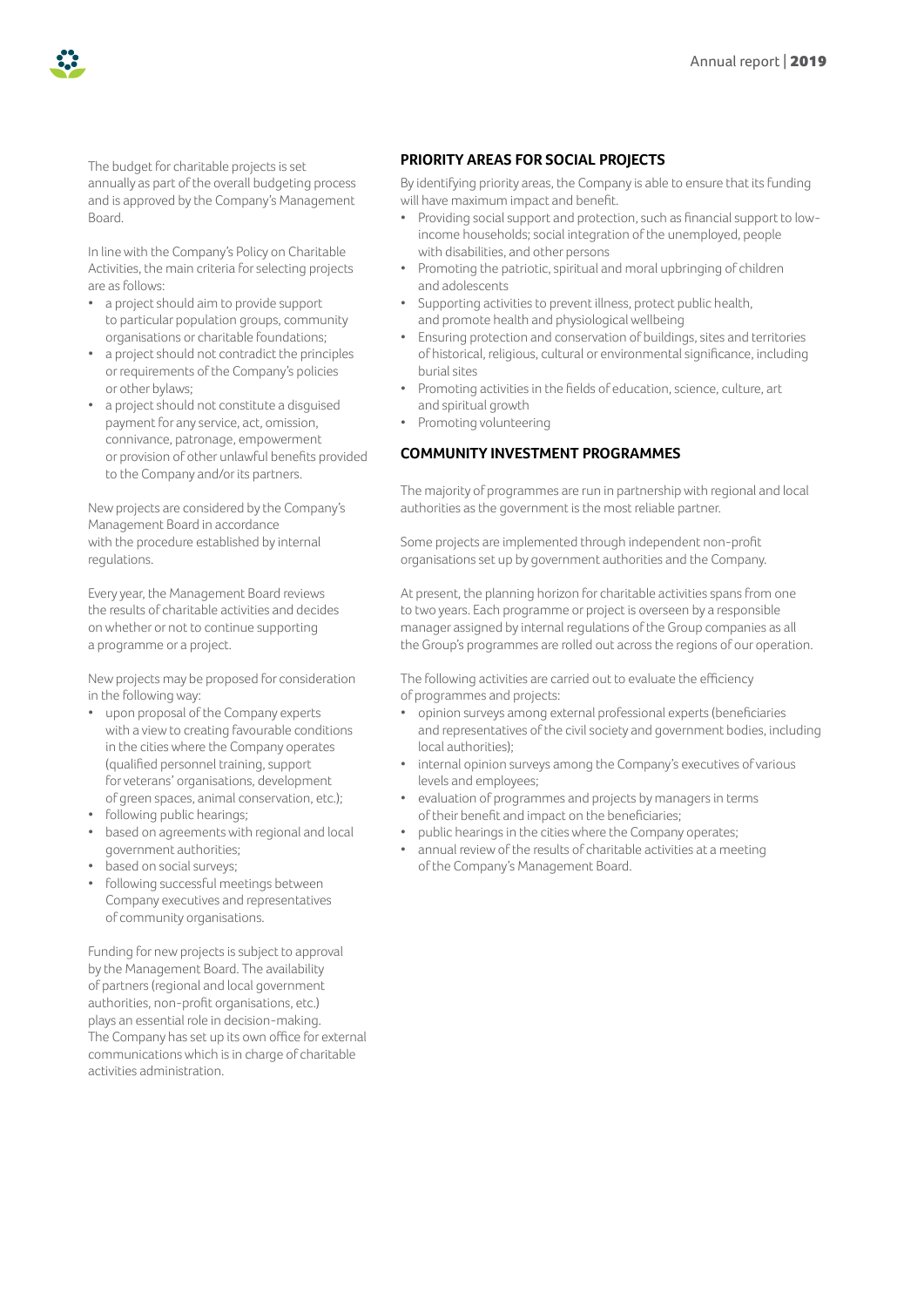$\bullet$ 

 $\bullet$ 

 $\overline{\phantom{0}}$ 

# OUR KEY SOCIAL PROGRAMMES**[1](#page-3-0)**

#### **Educated and Healthy Children of Russia (DROZD)**

Since 2003, PhosAgro has been successfully implementing DROZD, a unique multi-level educational support programme. It is distinctive in its integration of social projects within a single programme that covers all levels of education, from preschool to higher professional education, with the possibility of subsequent employment in the Company.

#### **Our Favourite Cities**

The mission of Our Favourite Cities programme implemented by PhosAgro since 2003 is to improve the quality of urban environment and promote sustainable development of the cities where we operate, including Kirovsk, Cherepovets, Balakovo, and Volkhov. To this end, PhosAgro has partnered with regional and local authorities, charitable foundations and non-governmental organisations and established its own non-profit organisations.

Use of funds:

- Highways, bus stops, power grids
- The Khibiny Airport
- Landscaping, conservation of monuments and architecture
- Constructing an ice stadium
- Clinics (purchase of equipment and apartments)
- Tirvas Sanatorium
- TV and LLC Teleset
- Holding and supporting city-wide holidays
- Competitions for city residents

#### **Targeted assistance**

<span id="page-3-0"></span>Since 2003, we have been providing targeted assistance to vulnerable population groups. commissions for social issues and charity have been set up across the Group companies to consider new applications. The Group also partners with In the Name of Good charity foundation (Vologda Region), providing financial support for disabled children who need urgent treatment.

**68 permanent clubs in place 5,681** 

**kids study for free**

**>650**

**events across our geographies** 

**9**

#### **students joined national youth sports teams**

| <b>Cherepovets</b>                                                                                                                                        | Harmony recreation and cultural centre, with some<br>400 pensioners as regular visitors<br>Annual aid to four non-governmental foundations<br>$\bullet$<br>In the Name of Good charity foundation - treatment<br>٠<br>and rehabilitation funding, equipment purchase                                                                                                                                                               |  |
|-----------------------------------------------------------------------------------------------------------------------------------------------------------|------------------------------------------------------------------------------------------------------------------------------------------------------------------------------------------------------------------------------------------------------------------------------------------------------------------------------------------------------------------------------------------------------------------------------------|--|
| <b>Kirovsk</b>                                                                                                                                            | Kukisvumchorr, Koashva, and Rodnik volunteer centres<br>$\bullet$<br>for pensioners and disabled people. Each centre hosted<br>over 20 events involving 1,200 people in 2019<br>Assistance to Great Patriotic War veterans and equal-status<br>$\bullet$<br>persons, children of war and home front workers (apartment<br>renovations, holiday congratulations and gifts)<br>Annual aid to three non-governmental foundations<br>٠ |  |
| <b>Balakovo</b>                                                                                                                                           | • Annual aid to three non-governmental foundations                                                                                                                                                                                                                                                                                                                                                                                 |  |
| Funds are also allocated to the CEOs of the Group companies to provide<br>assistance to organisations of veterans and disabled people on an ad-hoc basis. |                                                                                                                                                                                                                                                                                                                                                                                                                                    |  |

**203-2**

**203-1**

**413-1**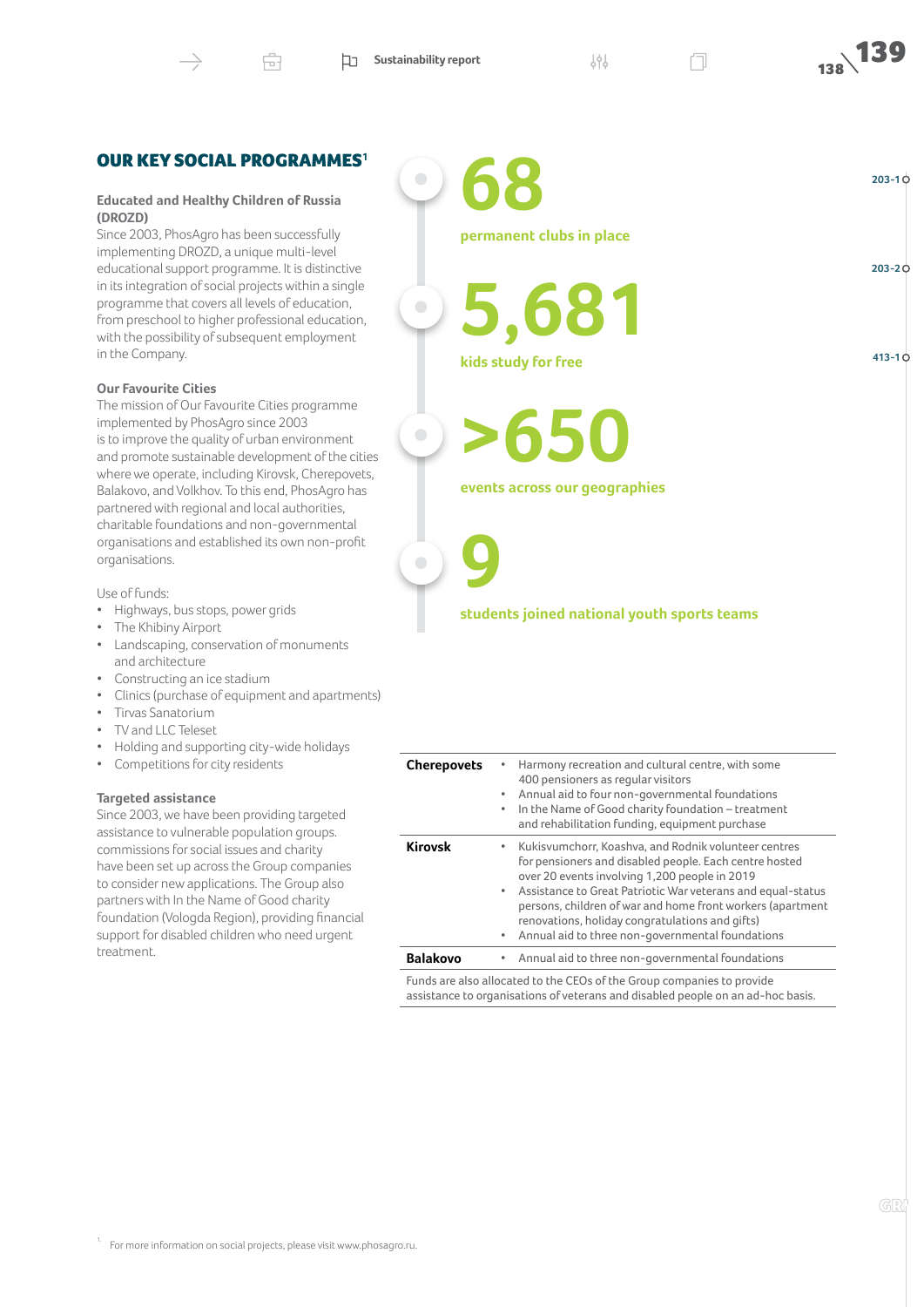



#### **Connecting generations**

Since 2015, PhosAgro has been renovating and upgrading its on-site museums to transform them into cultural and educational centres featuring the latest technology. The Company also implements projects to repair and refurbish monuments, war memorials and surrounding areas.

PhosAgro's museum facilities are not just tourist attractions, but also educational hubs in the cities and districts across our geographies.

All schools in our regions of operation hold classes at the Green Planet interactive educational centre and Apatit and PhosAgro-Volkhov museum and exhibition centres, where visitors of all ages can learn about the production of the Group's fertilizers. The core intention behind these centres is to foster environmental responsibility, spread interest in natural sciences, provide career guidance to young people, and promote the chemical industry.

**Each month, up to 6,000 people visit the Group's museum and exhibition centre Apatit, with the total number of visitors in 2019 reaching 50,728. In 2019, the Cherepovets museum and exhibition centre received the national Best Practices in Children's Tourism Development award.**

# 2019 HIGHLIGHTS

# **Total community investment and charitable giving in 2019,** *%*